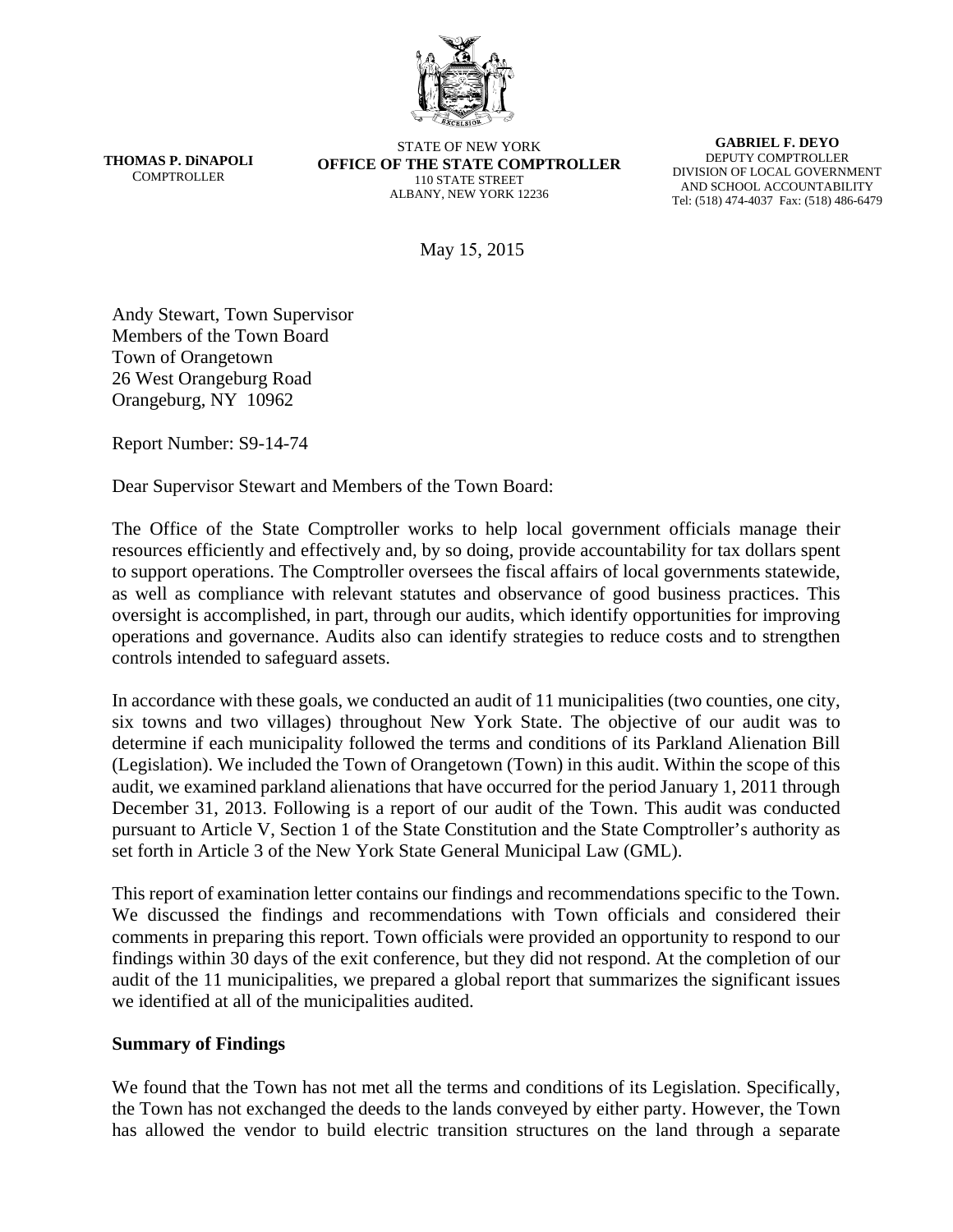agreement. In addition, the Town has not undertaken steps to ascertain the fair market value of the property, such as obtaining an appraisal and maintaining documentation of the appraisal, to help support that the fair market value of the parcel received was equal or greater than the parcel alienated, as provided for in the Legislation.

### **Background and Methodology**

The Town is located in Rockland County and is governed by a five-member Board, which includes the Town Supervisor. The Town's 2013 general fund budget amounted to approximately \$12.1 million. The Town has designated approximately 695 acres of Parkland.

"Parkland alienation" occurs when a municipality seeks to sell, lease or discontinue the use of municipal parkland. Parkland alienation applies to every municipal park<sup>1</sup> in the State, whether owned by a city, county, town or village. In order to convey parkland to a non-public entity or to use parkland for another purpose, the municipality must receive prior authorization from the New York State Office of Parks, Recreation and Historic Preservation (State Parks) in the form of legislation enacted by the New York State Legislature (Legislature) and approved by the Governor. The bill by which the Legislature grants its authorization is commonly referred to as a "parkland alienation" bill.

The core legal basis governing the use of parkland comes from common law, called the "public trust doctrine." The doctrine is defined by 150 years of State court decisions, which explain when municipalities must seek State Legislative approval to alienate public parkland. Otherwise, it would be tempting for municipalities to view parkland as a fiscal resource that can be sold, or leased, to raise money or used for other government uses to avoid paying for private land.

The requirements for parkland alienation bills vary depending upon whether or not State dollars have been invested in the municipal park that is being considered for a potential change of use. In cases where State dollars were invested using a grant, in addition to having the Legislature approve the alienation, the municipality that received the grant is subject to certain requirements upon accepting that grant. In these cases, in addition to common law, there are also statutes that require the municipality to provide lands of equal fair market value to replace the parkland being lost.

State Parks suggests municipalities follow a 10-step process when considering a change of use of parkland or recreational areas. The role of State Parks is to provide advice and guidance to the municipality, concerned citizens, the Governor and the Legislature. State Parks will work with legislative sponsors, making recommendations regarding provisions that might be included to assure the maximum protection of parklands. State Parks will then advise the Governor on the alienation bill passed by the Legislature prior to it being signed into law. In addition, State Parks may conduct a site inspection of the parkland in question to gather further information.

We conducted our audit in accordance with generally accepted government auditing standards (GAGAS). Such standards require that we plan and conduct our audit to adequately assess those operations within our audit scope. Further, those standards require that we understand the management controls and those laws, rules and regulations that are relevant to the operations included in our scope. We believe that our audit provides a reasonable basis for the findings,

 $\overline{a}$ <sup>1</sup> Parkland can either be dedicated for park purposes through a formal action, or parkland can be dedicated through implied dedication (based on how the land is used, i.e., a playground, or land mapped as a park for planning purposes).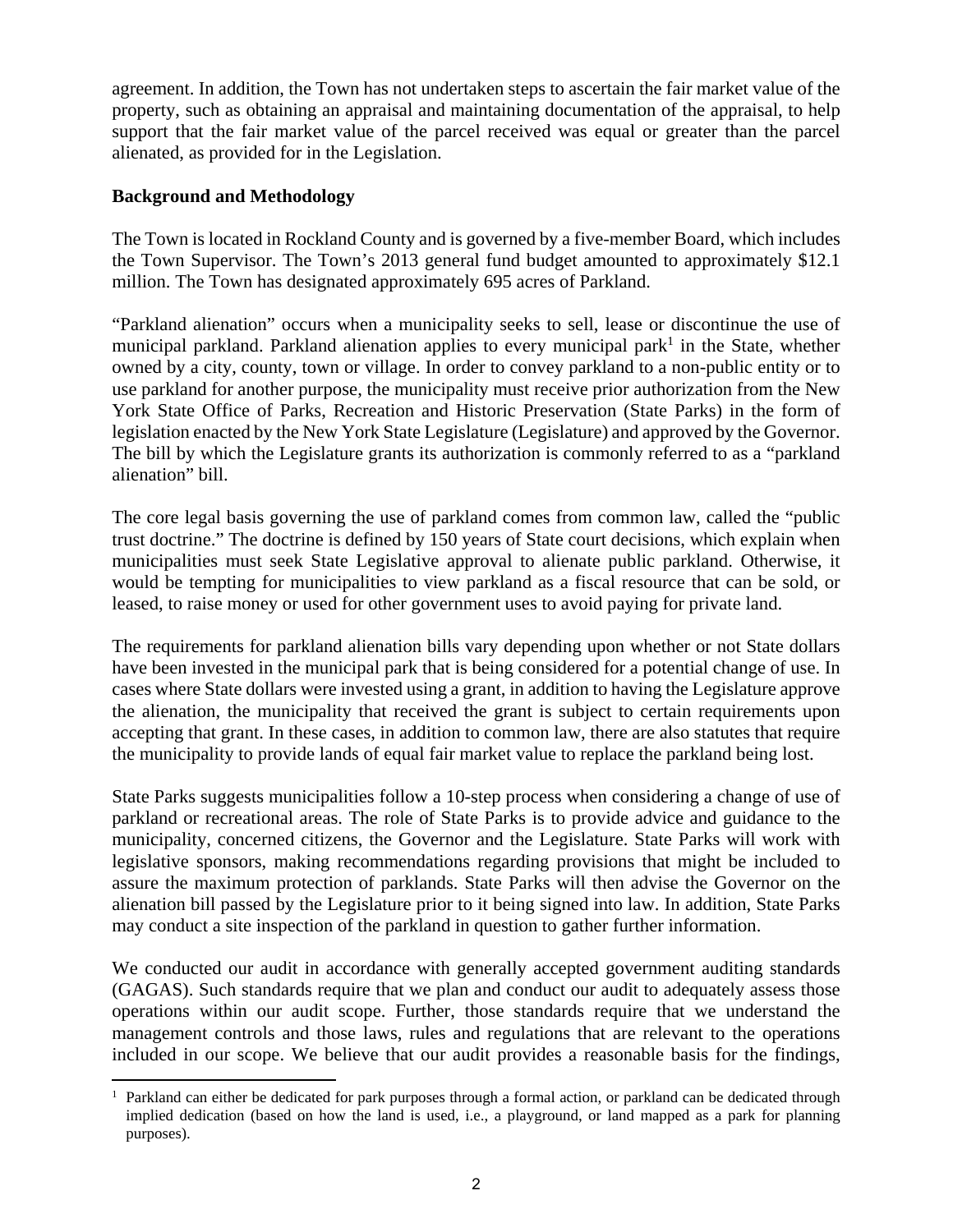conclusions and recommendations contained in this report. More information on such standards and the methodology used in performing this audit is included in Appendix A of this report.

### **Audit Results**

Municipally owned parkland and open space are nonrenewable resources that should be carefully preserved in all communities. Once lost to another use, open space is difficult to recover. New York State strongly endorses the maintenance and expansion of municipal parks and open space, and the recreational opportunities they offer. The State also prescribes to a "no net loss of parkland" policy.

The Town sought legislative approval for parkland alienation that was signed into law in 2011. The Legislation authorized the Town to convey, at fair market value, 1.28 acres of parkland to a utility company for the installation of electric transition structures. The Legislation required the Town to replace the parkland with a parcel in an amount equal to or greater than the fair market value of land conveyed in the transfer.

We found that the Town has not met all the terms and conditions of its Legislation as of the date of our site visit. Although the Town will receive 2.09 acres of land adjacent to the 1.28 acres of parkland conveyed, the Town and the utility company have not exchanged deeds for the parcels. Town officials acknowledged that the transfer of deeds was an oversight. Officials have taken the appropriate steps to ensure that the deeds are transferred. In addition, the Legislation specifically requires that the parkland be conveyed at fair market value. However, the Town has not undertaken steps to determine the fair market value of the transferred land, such as obtaining an appraisal and maintaining documentation of the appraisal, to help support that the fair market value of the parcel received was equal or greater than the parcel alienated, as provided for in the Legislation.

In the absence of a fair market value appraisal of the property, Town officials cannot ensure that the Town received the fair market value for the alienated parkland, as required by the Legislation. As a result, Town residents could incur an overall loss of parkland.

Town officials informed us that the alienation was a benefit to the community because the Town will receive more acres of land than the land conveyed. In addition, the alienation of the land was part of a compromise brokered by the Town to allow the utility company to build the electric transition structures, which were necessary to continue to supply adequate power to local businesses and satisfy Town resident complaints with the initial site chosen by the utility company.

#### **Recommendations**

Town officials should:

- 1. Ensure they obtain the deeds for the parcels conveyed and dedicate the parcels received as parkland.
- 2. Ensure future parkland alienations comply with all the requirements of the Legislation.
- 3. Ensure that future parkland alienations include steps to determine the fair market value of the alienated property, such as obtaining an appraisal and maintaining documentation of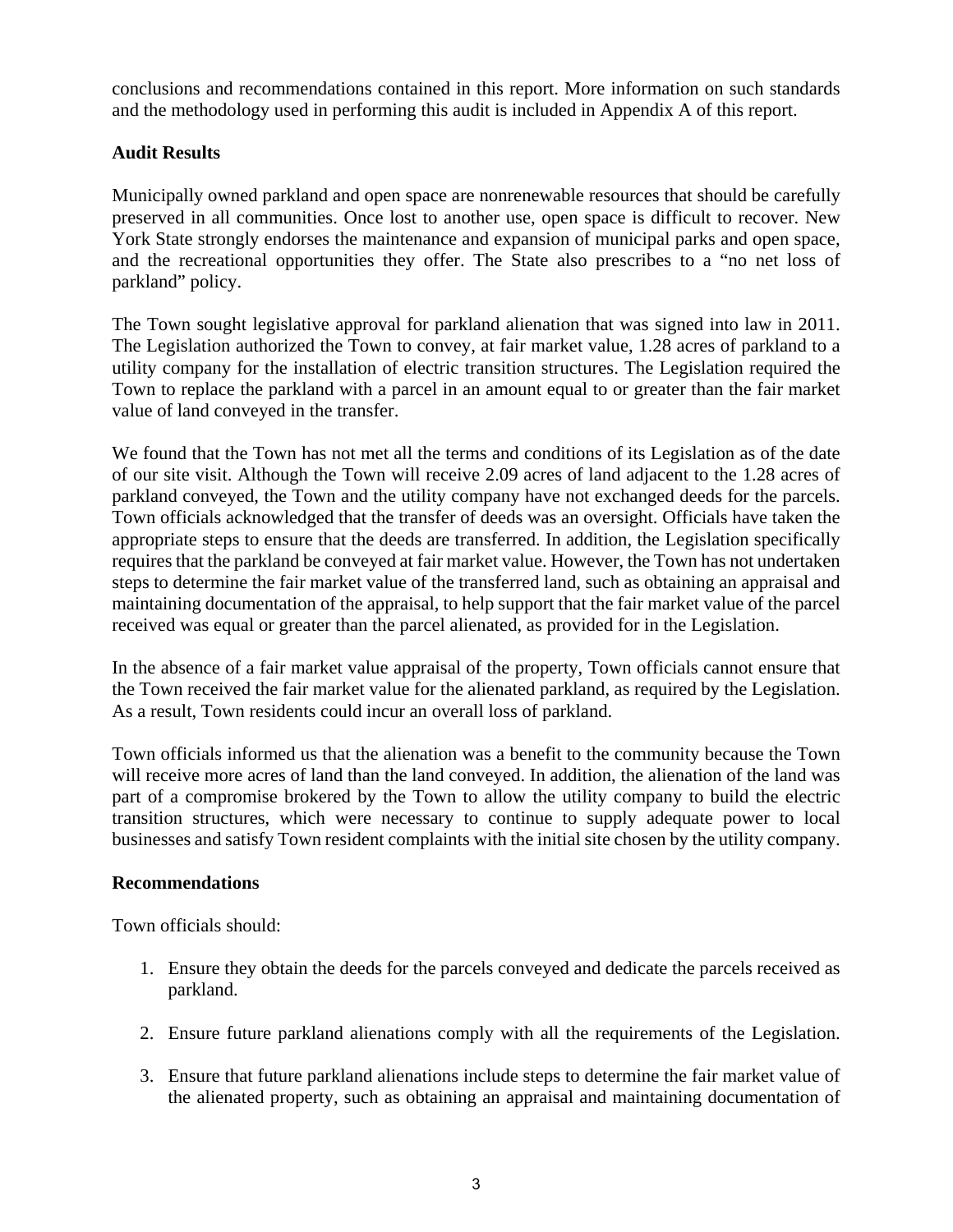the appraisal, to help support that the fair market value of the parcel received was equal or greater than the parcel alienated.

The Town Board (Board) has the responsibility to initiate corrective action. A written corrective action plan (CAP) that addresses the findings and recommendations in this report should be prepared and forwarded to our office within 90 days, pursuant to Section 35 of GML. For more information on preparing and filing your CAP, please refer to our brochure, *Responding to an OSC Audit Report*, which you received with the draft audit report. We encourage the Board to make this plan available for public review in the Town Clerk's office.

We thank the officials and staff of the Town of Orangetown for the courtesies and cooperation extended to our auditors during this audit.

Sincerely,

Gabriel F. Deyo Deputy Comptroller